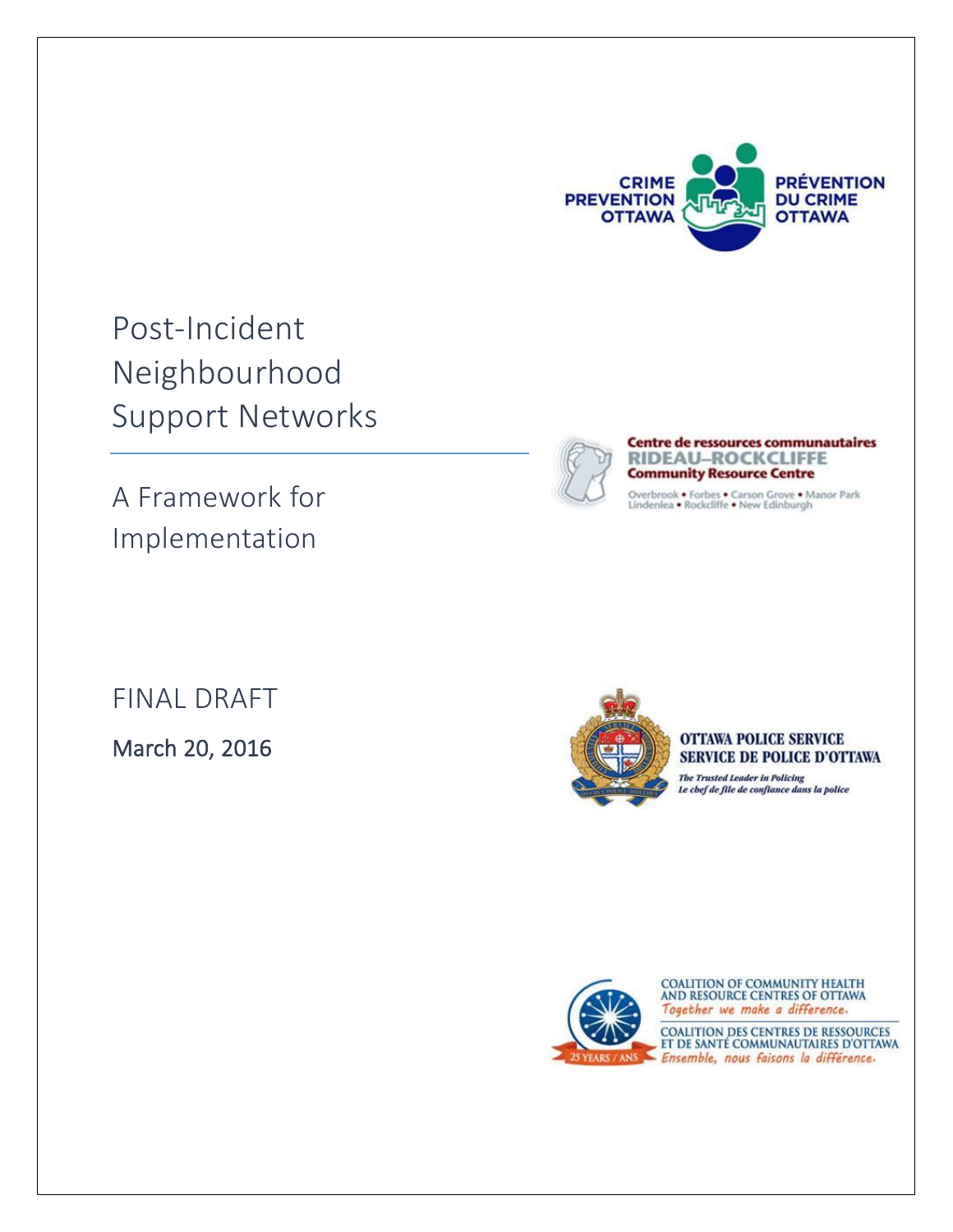# <span id="page-1-0"></span>**Table of Contents**

| $\mathbf{1}$   |     |                                                                                           |  |  |  |  |  |
|----------------|-----|-------------------------------------------------------------------------------------------|--|--|--|--|--|
|                | 1.1 |                                                                                           |  |  |  |  |  |
| $\overline{2}$ |     |                                                                                           |  |  |  |  |  |
|                | 2.1 |                                                                                           |  |  |  |  |  |
|                | 2.2 |                                                                                           |  |  |  |  |  |
| 3              |     |                                                                                           |  |  |  |  |  |
|                | 3.1 |                                                                                           |  |  |  |  |  |
| 4              |     |                                                                                           |  |  |  |  |  |
| 5              |     |                                                                                           |  |  |  |  |  |
| 6              |     |                                                                                           |  |  |  |  |  |
| 7              |     |                                                                                           |  |  |  |  |  |
|                |     | Appendix A: OPS District Directorate Standard Operating Procedure for Major Incidents  11 |  |  |  |  |  |
|                |     |                                                                                           |  |  |  |  |  |
|                |     |                                                                                           |  |  |  |  |  |
|                |     |                                                                                           |  |  |  |  |  |
|                |     |                                                                                           |  |  |  |  |  |
|                |     |                                                                                           |  |  |  |  |  |
|                |     |                                                                                           |  |  |  |  |  |
|                |     |                                                                                           |  |  |  |  |  |

# List of Figures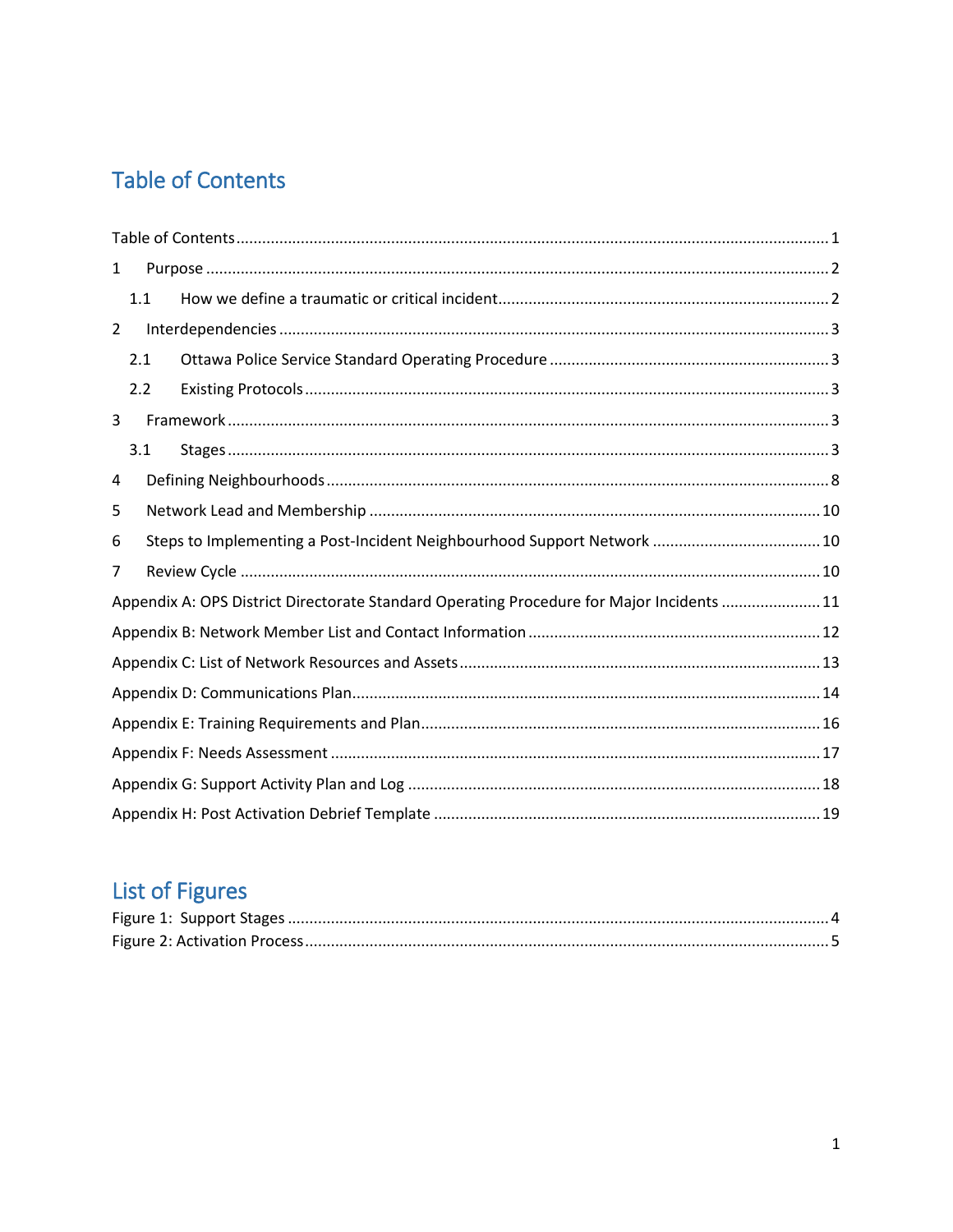### <span id="page-2-0"></span>1 Purpose

This Framework for Post-Incident Neighbourhood Support Networks is a guide to how communities across Ottawa can engage community leaders and service providers to coordinate support and resources to neighbourhoods impacted by violent or traumatic incidents (also referred to as a critical incidents). By providing supports immediately following the response to a critical incident, the Network mobilizes existing local resources to address individual/group needs, coordinates community discussions, and facilitates timely information sharing. Ultimately, these networks are intended to aid in reducing distress and restore cohesion, and ultimately reduce fear, assist in recovery, and build community resiliency.

As a community-led approach, this Framework builds on community development principles, including:

- Enhance natural capacities and networks
- Community ownership
- Community self determination
- Social justice and equity
- **•** Universality
- Service integration

Specifically, the framework provides the link into neighbourhood and city-wide resources and assets, which include the mobilization of community health and resource centres, community housing, victim services, municipal services, faith communities, private landlords, and local residents.

This Framework stems from the work of the Ottawa Gang Strategy Steering Committee under the leadership of the Coalition of Community Health and Resource Centres. It does not limit its use to gang related incidents as it can benefit a community experiencing trauma following a criminal incident, regardless of the cause.

### <span id="page-2-1"></span>1.1 How we define a traumatic or critical incident

For the purpose of this Framework, a traumatic or critical incident is a sudden, unexpected and personally upsetting criminal event that is powerful enough to potentially overwhelm and dismantle the natural coping mechanisms of an individual or a community. These incidences are usually outside the range of a person or community's ordinary experiences and natural coping tendencies; however, it is not always subjectively experienced or perceived as traumatic to the individual or community. While all Traumas are classified as Critical Incidents, not all Critical Incidents are "Traumas". The difference lies in an individual's or community's perception of the incident and in relation with other historical incidences, which may compound the trauma.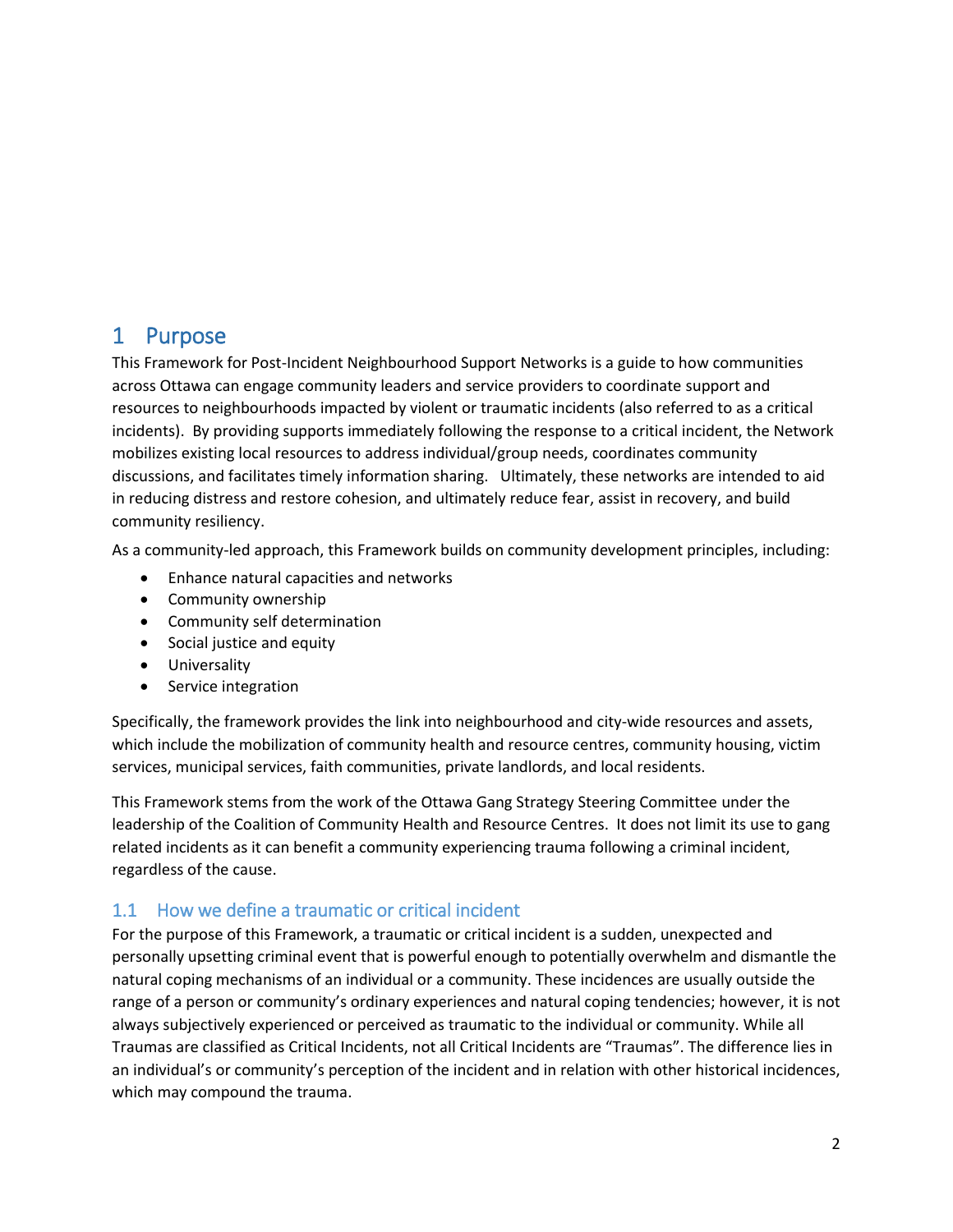These events include incidents involving a criminal act resulting in sudden trauma or death, including:

- gun shots fired without property or personal injuries
- shootings resulting in property damage, injuries or death
- violent attacks on a person or properties
- assaults and stabbings resulting in injuries or death
- other murders
- armed robberies
- public sexual violence
- major police interventions
- racially, religiously or sexually motivated attacks
- interpersonal conflicts, and altercations that escalate and lead to police involvement and arrest

### <span id="page-3-0"></span>2 Interdependencies

#### <span id="page-3-1"></span>2.1 Ottawa Police Service Standard Operating Procedure

This Framework is a supplement to the existing Ottawa Police Service's District Directorate Standard Operating Procedure for Major Incidents (Appendix A), where the initiation of community supports by the District Manager is subject to the level of community need, officer availability and duration.

#### <span id="page-3-2"></span>2.2 Existing Protocols

The Post-Incident Neighbourhood Support Networks recognize and respect that local organizations and participating organization may have an internal critical incident protocol to follow when a traumatic criminal incident occurs. This network approach is intended to be used as a guide to collaborate and coordinate post-incident support efforts at the neighbourhood level and as a means of managing communication to the community including organizations and residents. Staff should first and foremost follow their respective organization's protocols before implementing any of the steps found in this framework.

### <span id="page-3-3"></span>3 Framework

#### <span id="page-3-4"></span>3.1 Stages

The following stages represent the progression over time of a critical incident and how they map to the scope of the Post-Incident Neighbourhood Support Networks. The framework proposes approximate timelines that will vary based on the time of day and day of the week (week day vs weekend) and the availability of resources. The stages are as:

- Preparation and Readiness
- Moment of Incident
- Immediate Response
- Network Activation
- Planning and Coordination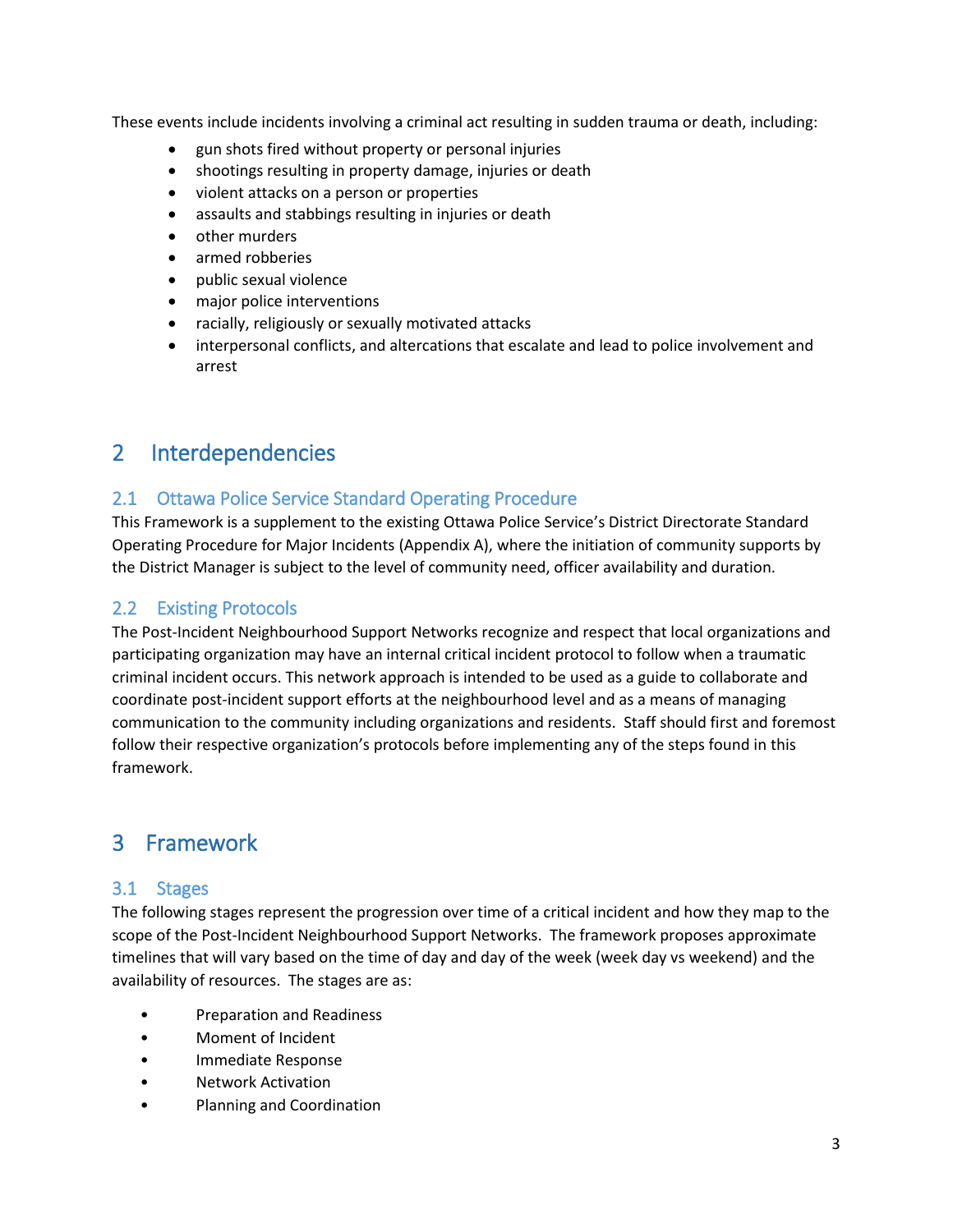- Closure
- **Evaluation**

The following section describes each stage, as illustrated in Figure 1 below.

#### <span id="page-4-0"></span>**Figure 1: Support Stages**



#### **Preparation and Readiness (ongoing)**

The Preparation and Readiness stage is an ongoing stage in preparation for an eventual critical incident. It focuses on the network's readiness to provide supports by:

- Identifying community partners and formalizing the network members and lead
- Developing a communications plan including contact lists and templated messages
- Identifying community resources and assets available to support and lead contacts
- Confirming the Networks' approach to triggering the support services and ongoing coordination
- Training and scenario exercises for the Network members to increase their readiness in the event of a critical incident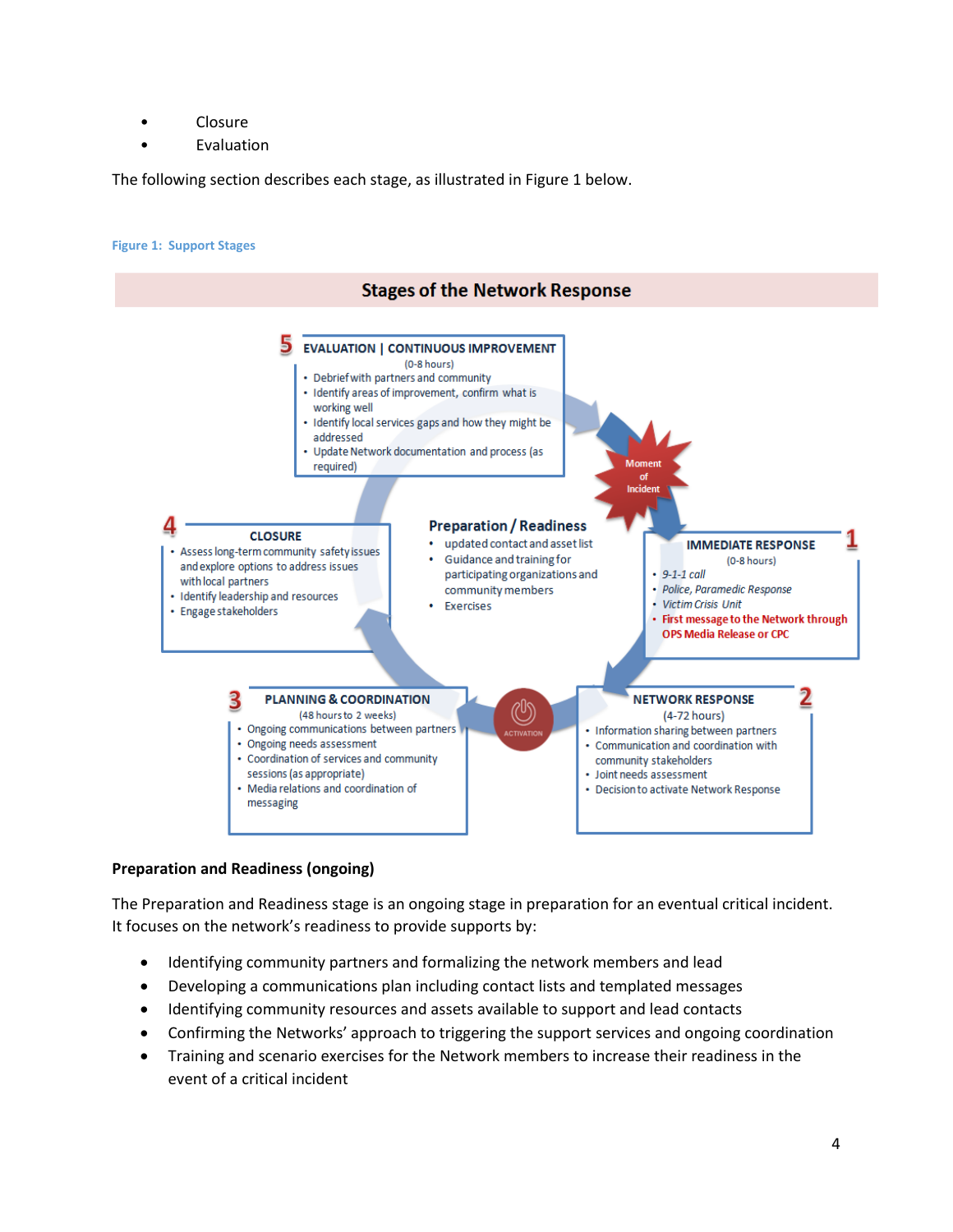#### **1. Immediate Response (0 to 8 hours post-incident)**

Immediately after a critical incident occurs, the most likely immediate response will be the residents and/or agency staff closest to the place where it occurred. For example, if a shooting happened in an open space like a park, nearby residents using the park would call 911 and may also be the first people to support victims until emergency services arrive. Agency staff at nearby community services may also be called in to support the emergency until emergency responders arrive. When near a facility, agency staff will likely be required to assess the need to activate any internal protocols or lock down procedures. For example, children playing outside in the park may need to be brought into the recreation facility or a nearby school may be required to bring students to a safe area within the school. Police are also required to make an assessment and referral to their internal Victim Crisis Unit who in turn may engage non-profit organizations such as Ottawa Victims Services with a mandate to directly support the victims and their families. At this stage of the incident, the Network may be triggered to assess the needs of the community and through communication with police determine the best time to engage to not interfere with the police response and investigation. During this immediate response, the leads in each Network will receive the media release issued by Ottawa Police Services as part of their automated distribution list.

#### **2. Network Support Activation (4-72 hours postincident)**

Once the emergency services have responded to the scene of the incident and nearby schools, recreation centres and community organizations have activated their internal protocols and lock down procedures (if applicable), the stage for a wider community support to the incident can occur. This stage includes the decision to activate the framework. The Network may be activated at any time over the course of the incident and is predicated by the needs of the affected

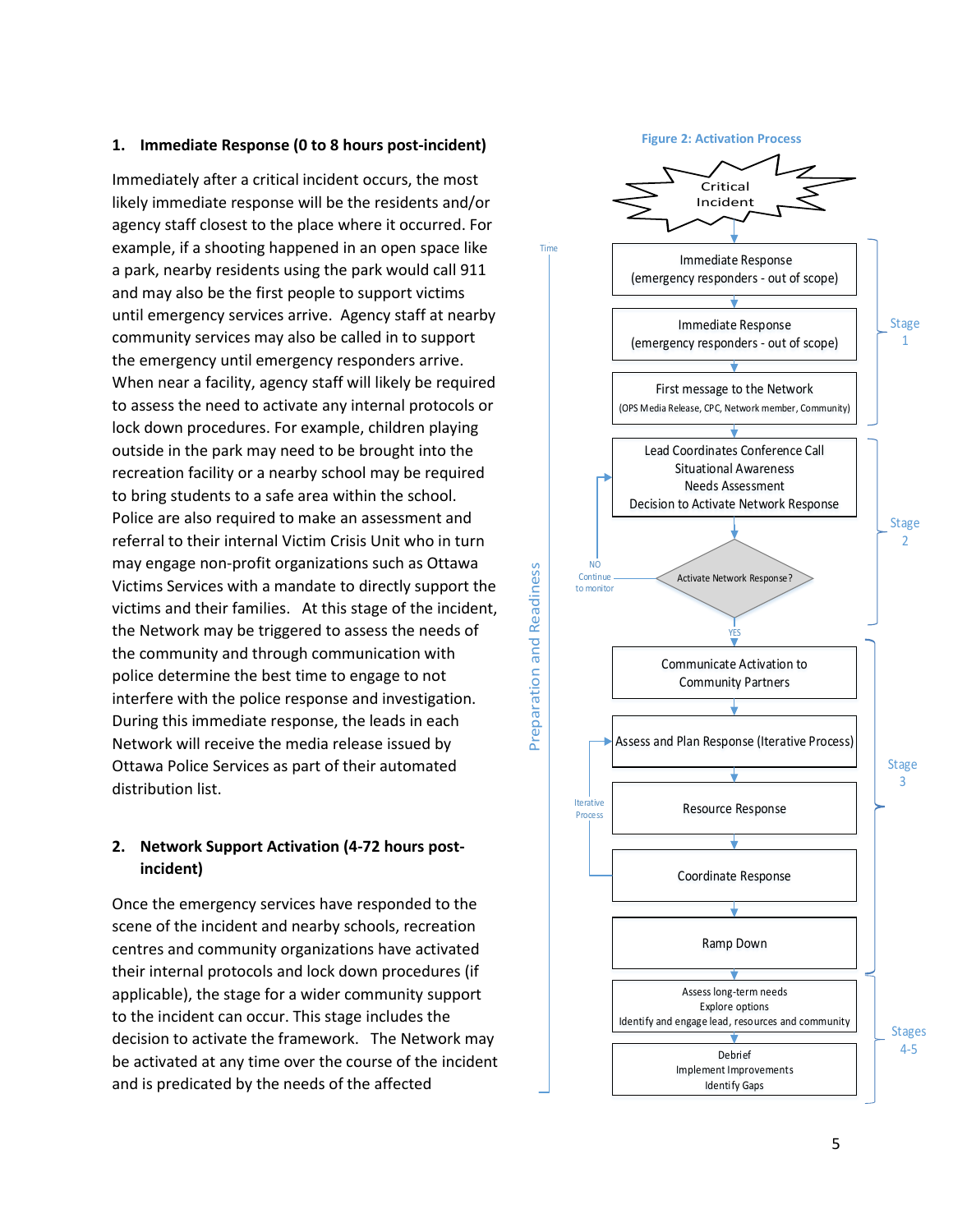community as assessed by Network members.

Any of the following organizations can initiate the process to determine if activation is required:

- the Ottawa Police Service when their SOP is activated by the District Manager or Supervisor following an incident that has been assessed as potentially having a significant effect on community's well-being (Appendix A);
- the Ottawa Police Service's Victim Crisis Unit when they assess that there is a role for the Network's support to tertiary victims;
- Ottawa Community Housing, when they assess the need following incidents on or in vicinity to their properties;
- a Community Health and Resource Centre or designated community lead when the needs of their community supports its activation.

Activation may only occur after consultation with at least one Network member in collaboration with the Community Health and Resource Centre or designated Network Lead. When possible, consultative participation of all stakeholders is preferred although at times not possible. The Network Lead serves as the communication and coordination link for the support efforts between Network members and other local stakeholders. The Network Lead will send out a notification to the distribution list using the mechanism set in place for their respective neighbourhood (phone, email notification, combination of both) and advise on next steps to assess the needs. Based on the incident, options may include a conference call or an in-person meeting.

Once the initial awareness of the critical incident has been raised with all Network Members via phone, email or site visits, the Network will review the other types of supports that may be required and assess the need to bring in supports outside the Network. At this point it is important for the Network Lead and Network Members to conduct an assessment of the incident:

- Confirm the incident and relevant facts
- Establish communications channel with OPS and manage communications
- $\bullet$  Identify the potential needs and courses of action
- Identify required resources and asset points of contact to secure
- Assemble the team
- Establish a Plan
- Identify and task immediate next steps

#### **3. Planning and Coordination (24 hours to 2 weeks post-incident)**

In this phase, meetings will take place with local contacts and other relevant players to outline the support strategy, required supports and priority needs. One type of activity in this stage includes community meetings when deemed appropriate, such as information sessions. In these meetings, community residents are provided with the facts of the incident that occurred including steps being taken by police and other emergency services.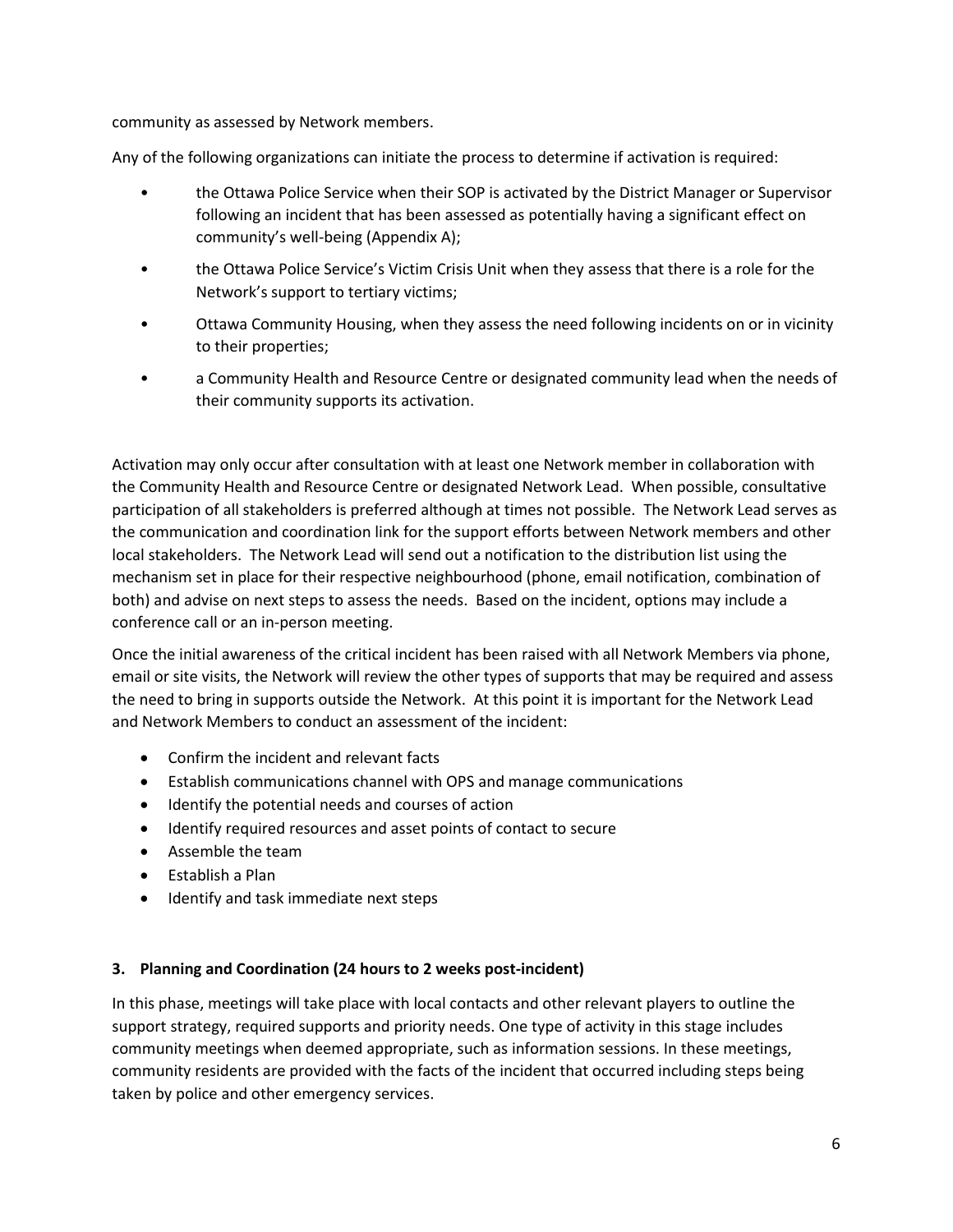Other types of intervention activities include

- Informal group discussions
- Door knocks
- Psycho-social supports
- Community discussions on the impact of the event
- Community gatherings
- Social events (e.g. outdoor gatherings)
- Healing circles
- Conferencing and mediation sessions
- Distribution of information sheets, with contact information for concerned or traumatized neighbours

The Network should determine the appropriate lead roles for providing regular updates on support efforts. In addition, the Network can identify lead roles for the facilitation of each type of intervention activity. For example, local Community Health and Resources may have trained staff to facilitate group discussions to help residents cope with emotionally traumatic experiences such as a shooting resulting in the death of a resident.

#### **4. Closure**

In this stage, the Network Members are already planning to complete the support activities. During the exit stage, the Network Members will identify community leadership and resources that may be required to support long-term community safety projects in the neighbourhood. After a critical incident occurs in a neighbourhood, community residents raise outstanding community safety issues. It is important for Network Members to begin to address these issues with practical solutions and strategies.

#### **5. Evaluation**

In the evaluation stage, the Network Members review the response time and activities during the critical incident. Discussions focus on improvements to communications, identification of services gaps, and identifying additional community resources and City and/or community resources.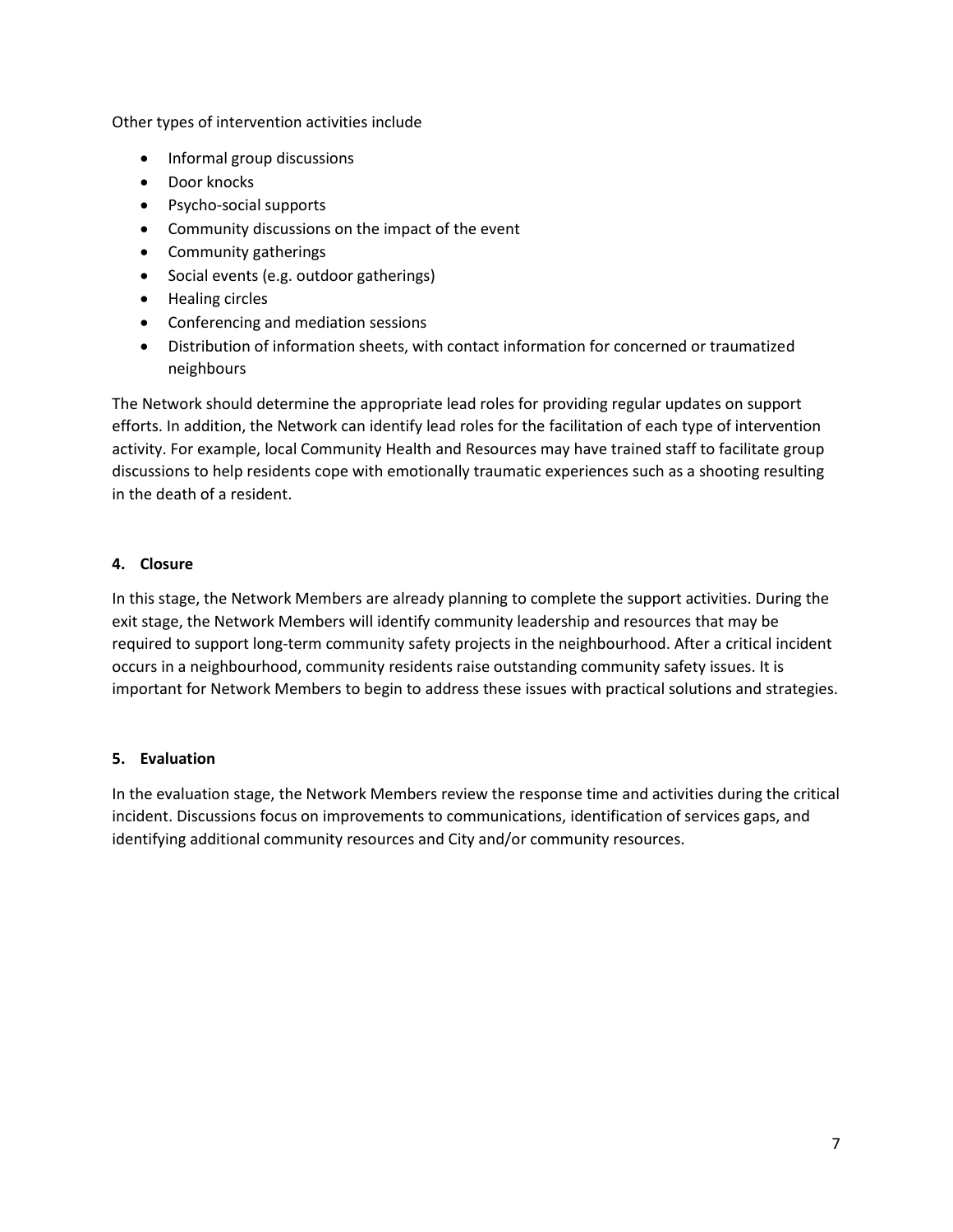### <span id="page-8-0"></span>4 Defining Neighbourhoods

This framework will apply the geographic boundaries for the Community Health and Resource Centres in alignment with their respective Ottawa Police Services Community Police Centre. The following map delineates the catchment area of the Community Health and Resource Centres and the subsequent table cross references these Centres with their respective Community Police Centre. Note that the catchment areas are not the same and so some CHRC's may have more than one Community Police Centre within its jurisdiction. For the purpose of this Protocol, a primary Centre will be identified as the lead.

#### **Table 1: Map of CHRC Catchment Areas**

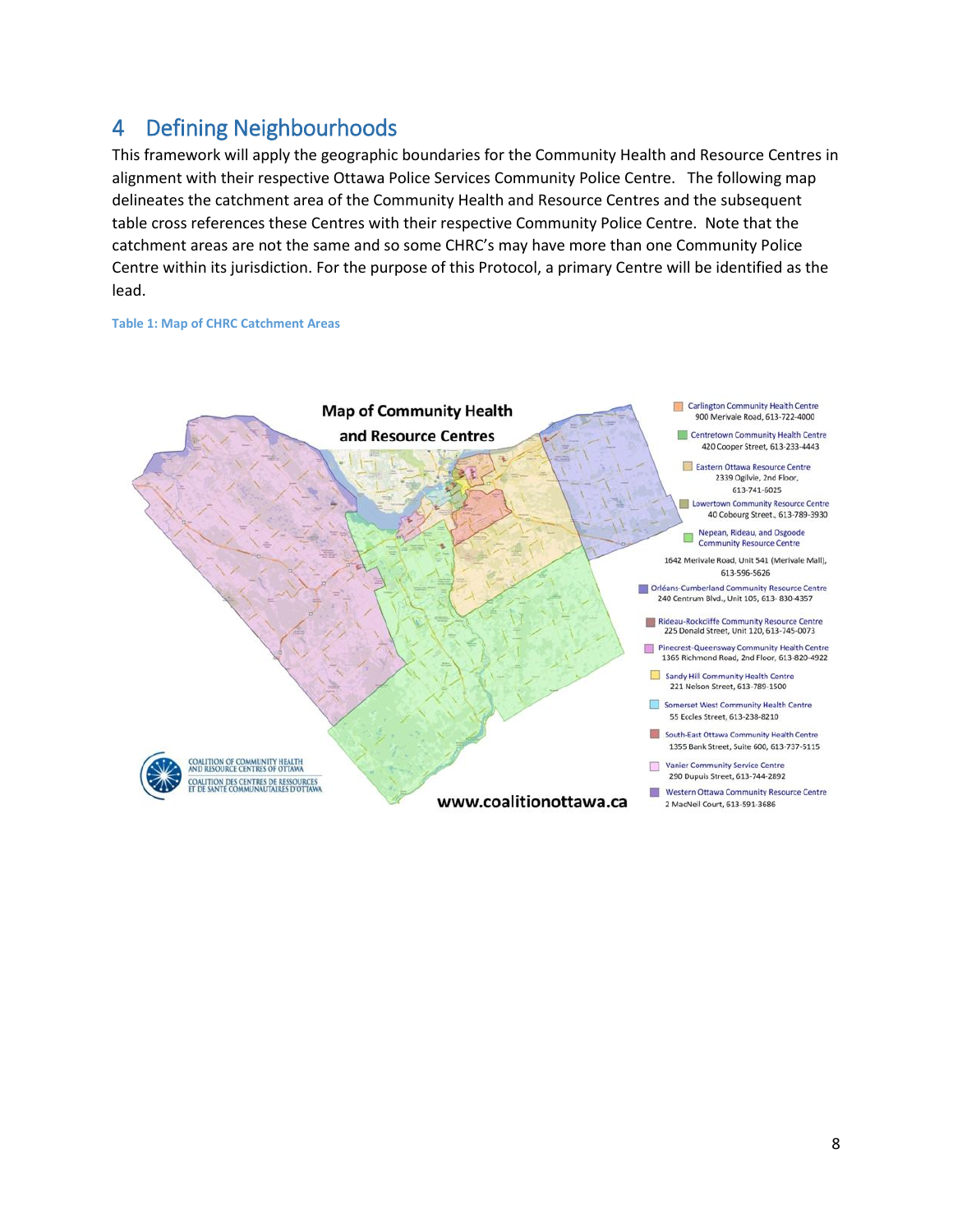| <b>CHRC</b>                    | <b>CHRC Contact Information</b>                | <b>Community</b>                       |
|--------------------------------|------------------------------------------------|----------------------------------------|
| Lead                           |                                                | <b>Police Centres</b>                  |
|                                |                                                | $(613-236-1222)$                       |
| Carlington CHC                 | 900 Merivale Road                              | Parkwood Hill 1343                     |
|                                | Ottawa, ON, K1Z 5Z8                            | Meadowlands Dr. Ext.2348               |
|                                | $(613)$ 722-4000                               |                                        |
| Centretown CHC                 | 420 Cooper St.                                 | Centretown                             |
|                                | Ottawa, ON, K2P 2N6                            | 110 Laurier Ave W                      |
|                                | (613) 233-4443                                 | 2 <sup>nd</sup> floor                  |
|                                |                                                | Ext 5804                               |
| Eastern Ottawa Resource Centre | 2339 Ogilvie Road, 2nd Floor                   | Wellington?                            |
|                                | Ottawa, ON, K1J 8M6                            | 1064 Wellington St                     |
|                                | $(613) 741 - 6025$                             | Ext 5870                               |
| Lowertown CRC                  | 40 Cobourg St.                                 | Rockliffe Park                         |
|                                | Ottawa, ON, K1N 8Z6                            | 360 Springfield Rd                     |
|                                | (613) 789-3930<br>1547 Merivale Road Unit #240 | Ext 5915<br>Barrhaven - 100 Malvern Dr |
| Nepean, Rideau and Osgoode CRC |                                                | Ext 2342                               |
|                                | $(613) 596 - 5626$                             |                                        |
|                                |                                                | Manotick - 5669 Manotick Main          |
|                                |                                                | St Ext 2314                            |
| <b>Orleans-Cumberland CRC</b>  | 240 Centrum Blvd., Unit 105                    | Orleans-Cumberland                     |
|                                | Ottawa, ON, K1E 3J4                            | 3343 St Joseph Blvd                    |
|                                | $(613)$ 830-4357                               | Ext 3571                               |
| Pinecrest-Queensway CHC        | 1365 Richmond Road, 2nd Floor                  | Bayshore                               |
|                                | Ottawa, ON, K2B 6R7                            | 98 Woodridge Cres                      |
|                                | (613) 820-4922                                 | Ext 2345                               |
| Rideau-Rockcliffe CRC          | 225 Donald Street, Unit 120                    | <b>Rockliffe Park</b>                  |
|                                | Ottawa, ON, K1K 1N1                            | 360 Springfield Rd                     |
|                                | $(613) 745 - 0073$                             | Ext 5915 and Vanier                    |
|                                |                                                | 252 McArthur Rd                        |
|                                |                                                | Ext 5823                               |
| Sandy Hill CHC                 | 221 Nelson St.                                 | Vanier                                 |
|                                | Ottawa, ON, K1N 1C7                            | 252 McArthur Rd                        |
|                                | $(613) 789 - 1500$                             | Ext 5823                               |
| Somerset West CHC              | 55 Eccles Street                               | Centretown 110 Laurier Ave             |
|                                | Ottawa, ON, K1R 6S3                            | West, 2nd floor, Ext. 5804             |
|                                | $(613)$ 238-8210                               |                                        |
| South-East Ottawa CHC          | 1355 Bank Street, Suite 600                    | Ottawa South                           |
|                                | Ottawa, ON, K1H 8K7                            | 2870 Cedarwood                         |
|                                | $(613)$ 737-5115                               | Ext 5812                               |
| Vanier CSC                     | 290 Dupuis Street                              | Vanier                                 |
|                                | Ottawa, ON, K1L 1A2<br>(613) 744-2892          | 252 McArthur Rd<br>Ext 5823            |
| Western Ottawa CRC             | 2 MacNeil Court                                | Kanata                                 |
|                                | Ottawa, ON, K2L 4H7                            | 211 Huntmar Dr                         |
|                                | $(613) 591 - 3686$                             | Ext 2001                               |
|                                |                                                |                                        |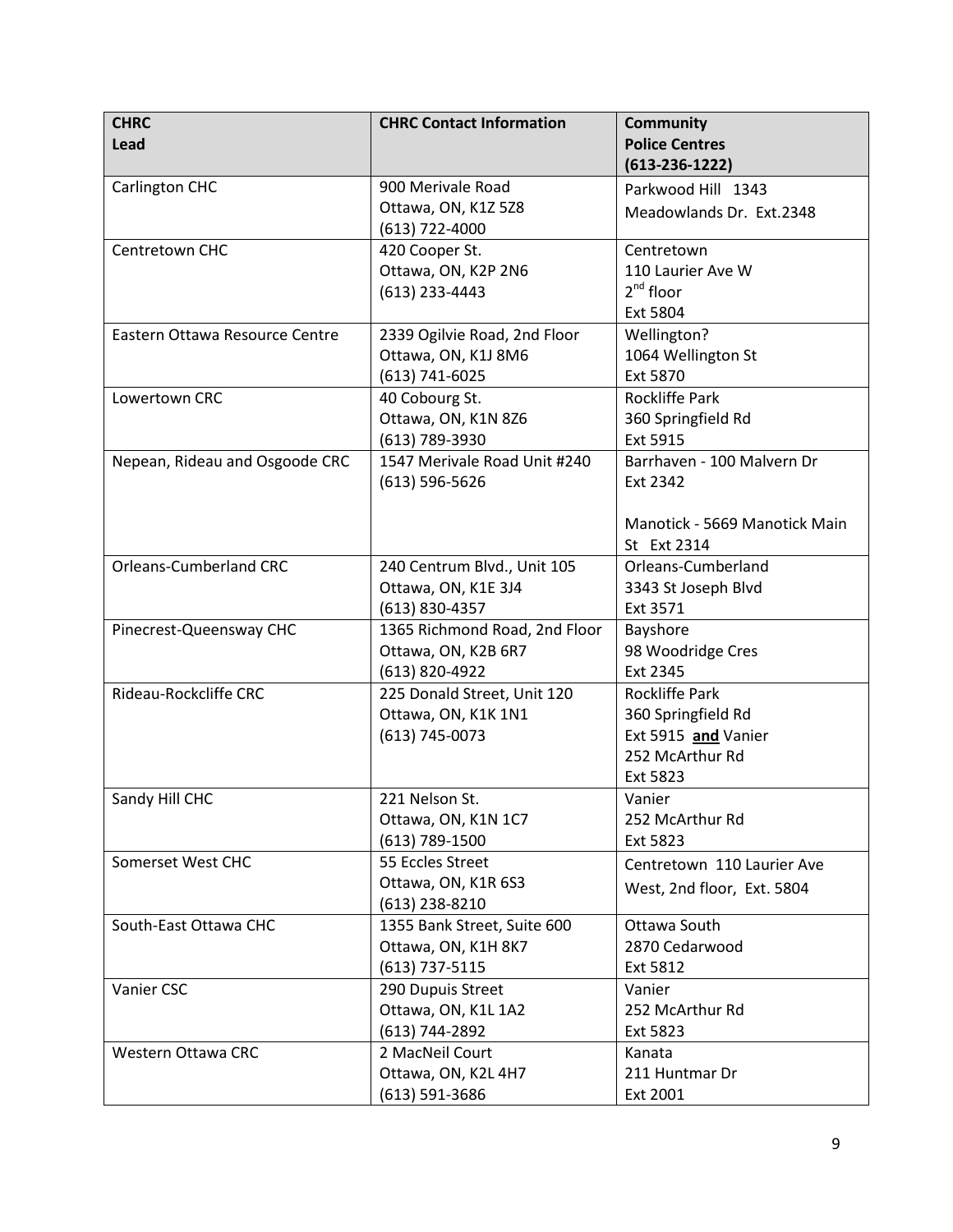## <span id="page-10-0"></span>5 Network Lead and Membership

Post-Incident Neighbourhood Support Networks are collaborations with local stakeholders and may include the following core organizations:

- the local Community Health and Resource Centres and Community Developers
- Ottawa Community Housing and other social housing providers and private landlords
- Community Police Officers and Neighbourhood Officers from Ottawa Police Services
- Residents Associations
- **•** Community Houses
- Local Councillors' Office

In addition to the Core Organization, each neighbourhood protocol will be supported by local partners that will vary throughout the city.

## <span id="page-10-1"></span>6 Steps to Implementing a Post-Incident Neighbourhood Support **Network**

The following section provides a step-by-step guide to assist Community Health and Resource Centres or an alternate Lead Agency with the planning and activation of a local Network. Each step is supported by templates and tools, provided in Appendix. This approach recognizes that each neighbourhood throughout the city is unique and allows for flexibility in developing an approach that aligns with each community's strengths and existing structures.

Key steps in establishing a Network are:

- 1. Confirm Lead Agency
- 2. Identify potential Network members
- 3. Organize an initial Kickoff meeting
- 4. Confirm Network Members
	- a. Network Member List and Contact Information (Appendix B)
- 5. Identify Network resources and assets
	- a. Resources and Assets List template (Appendix C)
- 6. Develop Network Communications Plan and Training Plan
	- a. Communications Plan (Appendix D)
	- b. Training Requirements and Plan (Appendix E)
- 7. Develop/identify Needs Assessment approach/tool
	- a. Needs Assessment tool (Appendix F)
- 8. Develop Activity Log/Plan template
	- a. Support Activity Log/Plan (Appendix G)
- 9. Develop Post Activation Debrief form
	- a. Post Activation Debrief template (Appendix H)

## <span id="page-10-2"></span>7 Review Cycle

This Framework will be reviewed at least once every two years and will be revised to ensure that it remains accurate and reflects the learnings from its implementation.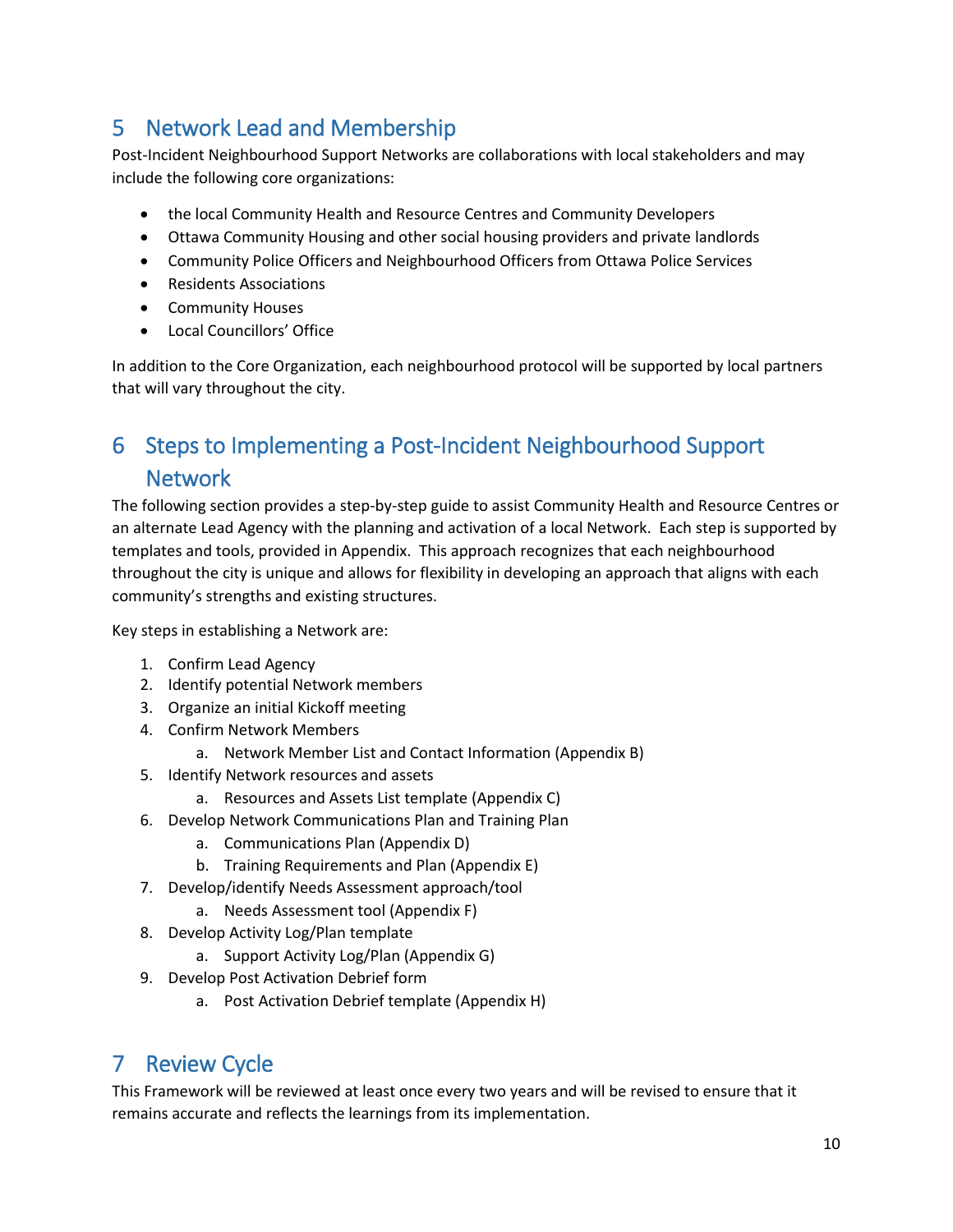## <span id="page-11-0"></span>Appendix A: OPS District Directorate Standard Operating Procedure for Major Incidents

### **District Directorate Standard Operating Procedure (SOP)**

In the event of a major incident, District Inspectors, S/Sgt's and Sgt's shall monitor and assess criminal and other police-related occurrences that may have a significant effect on community well-being for appropriate follow-up. Community officers are a key point of contact for affected community members. Where deemed applicable, District Managers/Supervisors will initiate an appropriate level of police community outreach, which may include:

- 1. Notification of or response to ward councillor.
- 2. Community Police officer, School Resource Officer, Youth, Traffic, Neighbourhood officer, and/or Demo/Beat Unit engagement with affected community and/or location regarding safety concerns.
- 3. Consultation with VCU (Manager Ext 2208, Intake/Ext 2223) in assessing the needs of identified victims and other community members to determine a plan of assistance.
- 4. Consultation with Community Development and other sections regarding support.
- 5. Consultation with external stakeholders engaged in post- incident neighbourhood support.
- 6. Participation in a community meeting related to the incident.

District Managers shall consult with the Section Manager responsible for a criminal investigation to ensure investigative integrity is protected and not compromised by any of the above actions. Sharing or responding to information requests are subject to lead section approval.

OPS Corporate Communications can also be consulted as it pertains to existing media releases and messaging. Public inquiries asking for additional information about any specific criminal investigation itself should be directed to the Investigative lead or Media Relations as the case may be.

District Directorate response to Major Incidents will be reviewed by the District Inspector(s) to ensure they are commensurate with the level of community concern.

The initiation of community support is subject to the level of community need, officer availability and can vary in duration.

External community resources, community groups, and/or other stakeholders may have a role. All Officers are encouraged to be familiar with resources available to the public, and where appropriate, provide referral information to affected community members.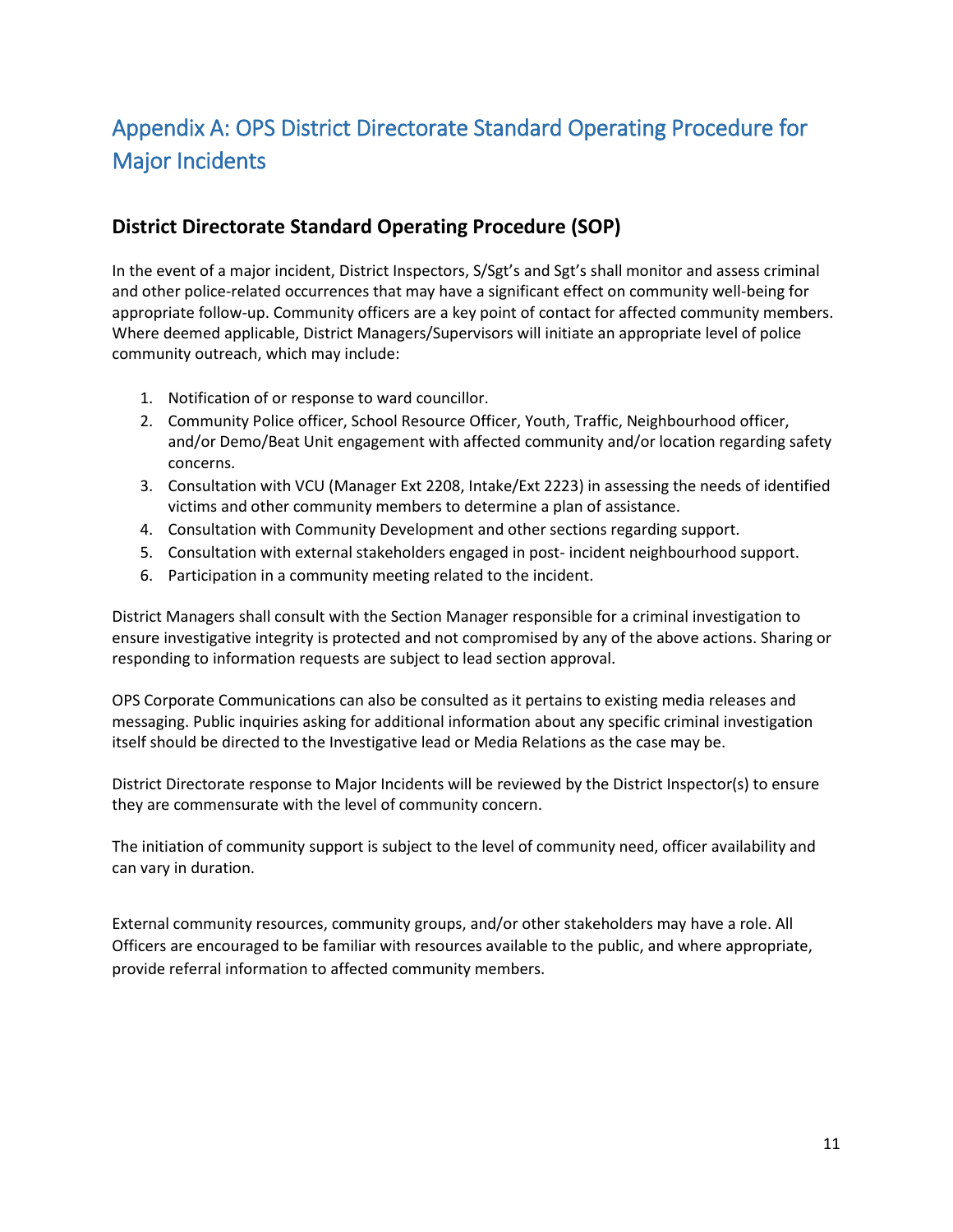### <span id="page-12-0"></span>Appendix B: Network Member List and Contact Information

In most communities there are common groups to be considered as a priority to immediately involve in a coordinated post-incident support effort to a critical incident. Typically, the immediate circle of support would involve:

- CHRCs
- Housing Providers (e.g. OCH, other social landlords, Private Landlords)
- **•** Community Houses
- Community Organizations
- Neighbourhood Associations
- Child Care Centres
- Faith Communities
- Shelters
- City departments
- Politicians
- **•** Agency Networks
- Resident Engagement Groups
- Tenant Associations
- Schools

| Organization | Lead/Point of Contact | <b>Contact information</b> | Role |
|--------------|-----------------------|----------------------------|------|
|              |                       |                            |      |
|              |                       |                            |      |
|              |                       |                            |      |
|              |                       |                            |      |
|              |                       |                            |      |
|              |                       |                            |      |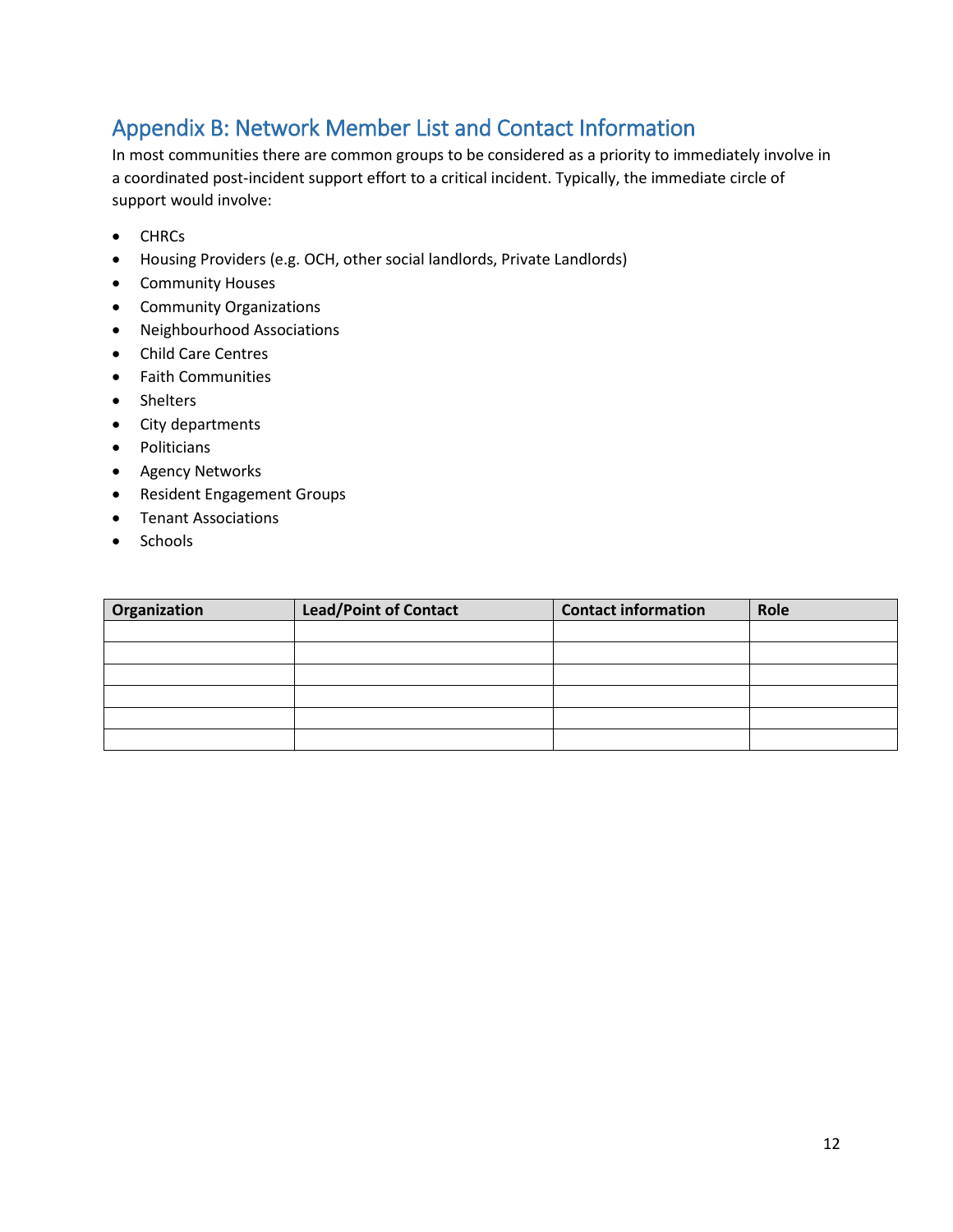| <b>Community</b>      | <b>Example</b>         | <b>Specify</b> | <b>Contact Persons</b> |
|-----------------------|------------------------|----------------|------------------------|
| <b>Resource</b>       |                        |                |                        |
| Community             | Space                  |                |                        |
| <b>Meetings</b>       | Facilitators           |                |                        |
|                       | Table, chairs          |                |                        |
|                       | Other logistics        |                |                        |
| Counselling           | Crisis Response        |                |                        |
| <b>Services</b>       | Other specialty        |                |                        |
| Outreach              |                        |                |                        |
| Workers               |                        |                |                        |
| Languages /           |                        |                |                        |
| Translations          |                        |                |                        |
| Childcare             | <b>Trained staff</b>   |                |                        |
|                       | Space                  |                |                        |
| Transportation        | Vehicles               |                |                        |
|                       | Insured drivers        |                |                        |
|                       | Public transit tickets |                |                        |
| Religious and         | <b>Faith Leaders</b>   |                |                        |
| <b>Spiritual Care</b> | Other resources        |                |                        |
| Handouts /            | <b>Brochures</b>       |                |                        |
| Information           |                        |                |                        |
| Social Media          | Neighbourhood Facebook |                |                        |
| <b>Sites</b>          | Site                   |                |                        |
|                       | Twitter                |                |                        |
|                       |                        |                |                        |
|                       |                        |                |                        |

## <span id="page-13-0"></span>Appendix C: List of Network Resources and Assets

| City-wide                                | <b>Contact Persons</b> |
|------------------------------------------|------------------------|
| <b>Resource</b>                          |                        |
| <b>Information Line</b>                  | $2 - 1 - 1$            |
| Police, Fire, Ambulance                  | $9 - 1 - 1$            |
| Victims Services - Victim Crisis Unit    |                        |
| Victim Services - Ottawa Victim Services |                        |
|                                          |                        |
|                                          |                        |

| <b>Asset Type</b> | Asset                   | Owner   | <b>Contact Person</b> | <b>Contact Information</b> | <b>Notes</b> |
|-------------------|-------------------------|---------|-----------------------|----------------------------|--------------|
|                   | <b>Address</b>          |         |                       |                            |              |
| e.g.              | Overbrook               | City of | <b>Bruno Crites</b>   | Bruno.Crites@ottawa.ca     | Coordinator  |
| Community         | <b>Community Center</b> | Ottawa  |                       |                            |              |
| Centre            | (33 Quill St)           |         |                       |                            |              |
|                   |                         |         |                       |                            |              |
|                   |                         |         |                       |                            |              |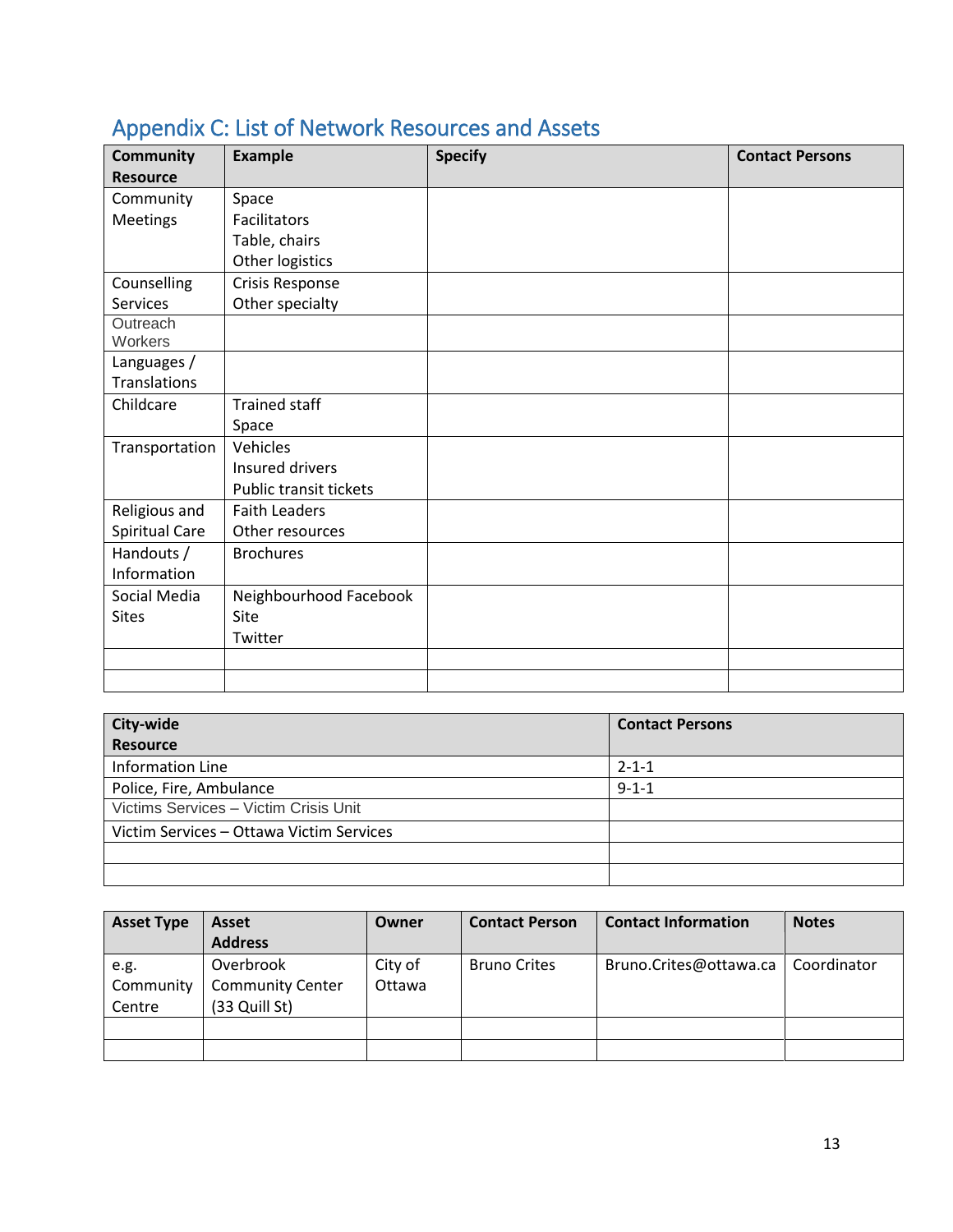# <span id="page-14-0"></span>Appendix D: Communications Plan

| <b>What (key messages)</b><br>and Why (objective) | When (date or<br>timing) | <b>To Whom</b><br>(Audience(s)) | How (vehicle,<br>channel) | <b>Lead and</b><br><b>Approvals</b> |
|---------------------------------------------------|--------------------------|---------------------------------|---------------------------|-------------------------------------|
|                                                   |                          |                                 |                           |                                     |
|                                                   |                          |                                 |                           |                                     |
|                                                   |                          |                                 |                           |                                     |
|                                                   |                          |                                 |                           |                                     |
|                                                   |                          |                                 |                           |                                     |
|                                                   |                          |                                 |                           |                                     |
|                                                   |                          |                                 |                           |                                     |
|                                                   |                          |                                 |                           |                                     |
|                                                   |                          |                                 |                           |                                     |
|                                                   |                          |                                 |                           |                                     |
|                                                   |                          |                                 |                           |                                     |
|                                                   |                          |                                 |                           |                                     |

| <b>Engagement Level</b><br><b>Required</b> | <b>Tactics</b>                      | <b>Audience and</b><br><b>Expressed</b><br><b>Needs to be</b><br>met | <b>Lead and</b><br><b>Contributors</b> | <b>Overall</b><br>Approach | Timing /<br><b>Date</b> |
|--------------------------------------------|-------------------------------------|----------------------------------------------------------------------|----------------------------------------|----------------------------|-------------------------|
| Awareness (one                             | e.g. email, letter,                 |                                                                      |                                        |                            |                         |
| way                                        | handout, signage,                   |                                                                      |                                        |                            |                         |
| communication)                             | social media post                   |                                                                      |                                        |                            |                         |
|                                            | (passive)                           |                                                                      |                                        |                            |                         |
|                                            |                                     |                                                                      |                                        |                            |                         |
|                                            |                                     |                                                                      |                                        |                            |                         |
| Understanding                              |                                     |                                                                      |                                        |                            |                         |
| (two-way                                   | Informal "open<br>house, coffee-on" |                                                                      |                                        |                            |                         |
| communication)                             |                                     |                                                                      |                                        |                            |                         |
|                                            | Meeting                             |                                                                      |                                        |                            |                         |
|                                            | Town hall                           |                                                                      |                                        |                            |                         |
|                                            | Social media                        |                                                                      |                                        |                            |                         |
|                                            | exchange                            |                                                                      |                                        |                            |                         |
|                                            | (moderated)                         |                                                                      |                                        |                            |                         |
|                                            |                                     |                                                                      |                                        |                            |                         |
|                                            | e-mail exchange                     |                                                                      |                                        |                            |                         |
|                                            |                                     |                                                                      |                                        |                            |                         |
|                                            |                                     |                                                                      |                                        |                            |                         |
| Commitment (two-                           | Workshop                            |                                                                      |                                        |                            |                         |
| way                                        | <b>Focus Group</b>                  |                                                                      |                                        |                            |                         |
| communication,                             | <b>Meetings</b>                     |                                                                      |                                        |                            |                         |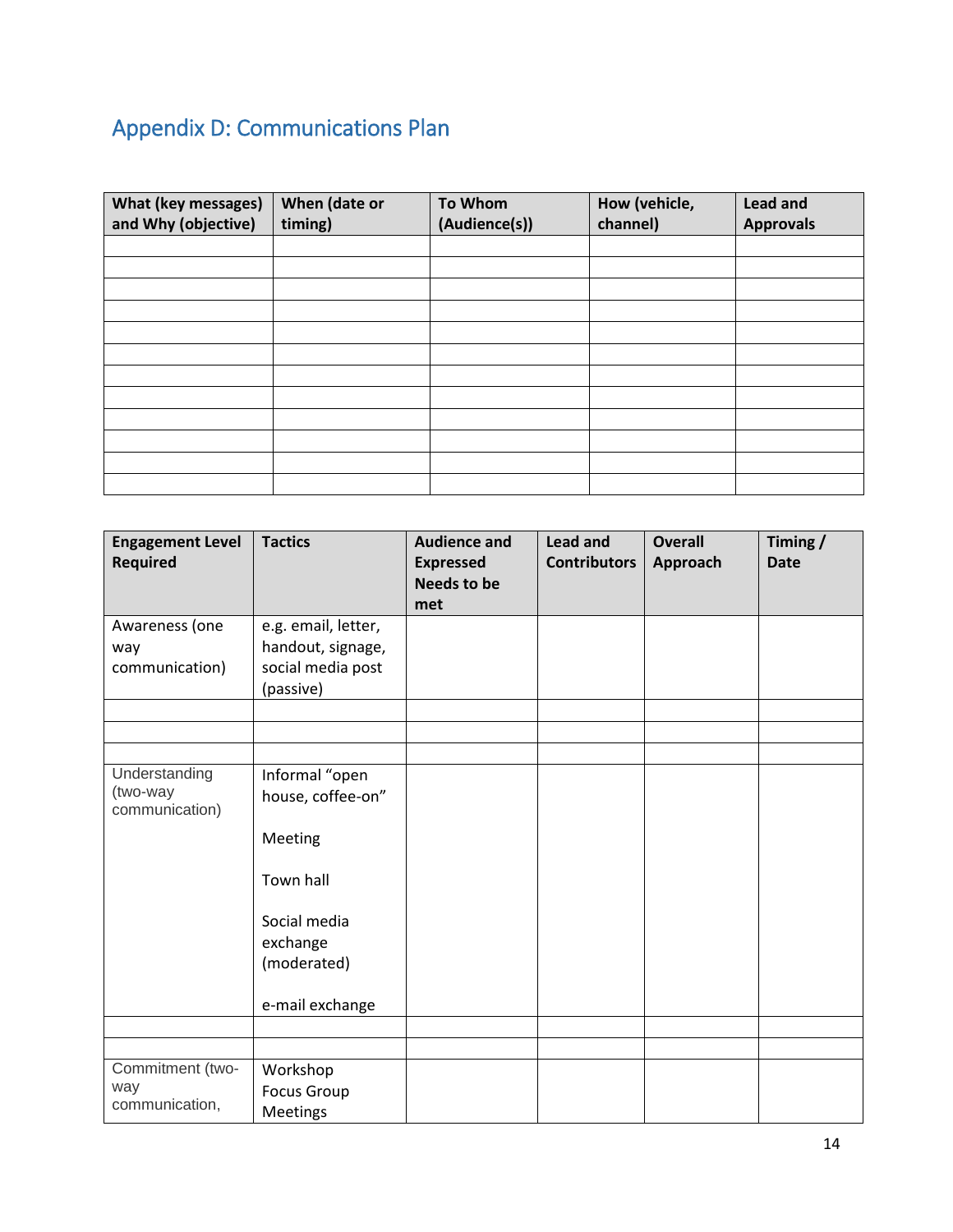| <b>Engagement Level</b><br><b>Required</b>                  | <b>Tactics</b>                                                             | <b>Audience and</b><br><b>Expressed</b><br><b>Needs to be</b><br>met | Lead and<br><b>Contributors</b> | <b>Overall</b><br>Approach | Timing/<br><b>Date</b> |
|-------------------------------------------------------------|----------------------------------------------------------------------------|----------------------------------------------------------------------|---------------------------------|----------------------------|------------------------|
| move to action,<br>shared<br>responsibility)                | Online forum and<br>dialogue                                               |                                                                      |                                 |                            |                        |
| Action<br>(commitment,<br>accountability,<br>followthrough) | Initiatives<br>Projects<br>Joint efforts<br><b>Task Force</b><br>Committee |                                                                      |                                 |                            |                        |
|                                                             |                                                                            |                                                                      |                                 |                            |                        |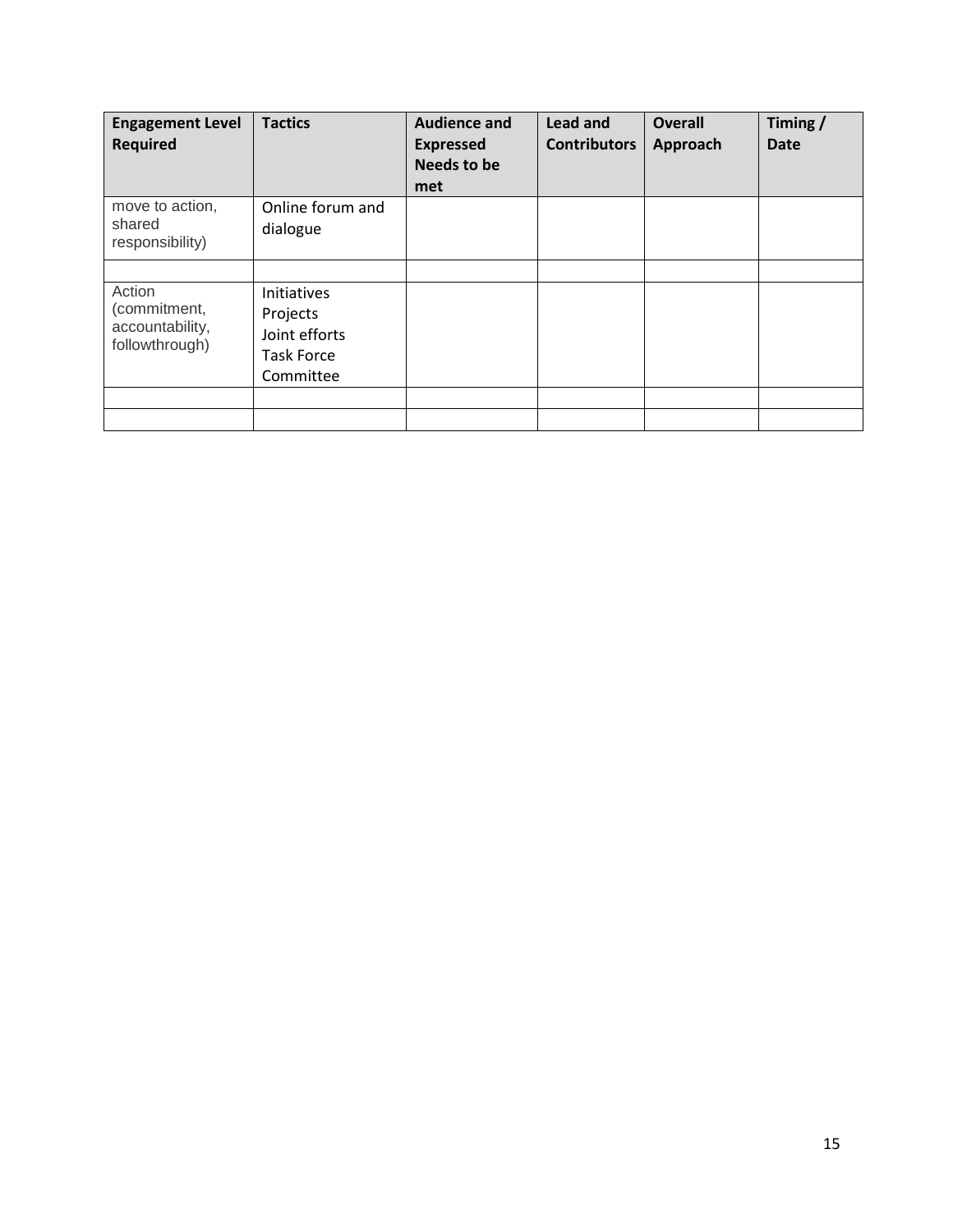# <span id="page-16-0"></span>Appendix E: Training Requirements and Plan

| <b>Training</b><br><b>Requirement / Gap</b> | <b>Target Audience</b> | <b>Training Sources</b> | <b>Schedule</b> | <b>Funding</b> |
|---------------------------------------------|------------------------|-------------------------|-----------------|----------------|
|                                             |                        |                         |                 |                |
|                                             |                        |                         |                 |                |
|                                             |                        |                         |                 |                |
|                                             |                        |                         |                 |                |
|                                             |                        |                         |                 |                |
|                                             |                        |                         |                 |                |
|                                             |                        |                         |                 |                |
|                                             |                        |                         |                 |                |
|                                             |                        |                         |                 |                |
|                                             |                        |                         |                 |                |
|                                             |                        |                         |                 |                |
|                                             |                        |                         |                 |                |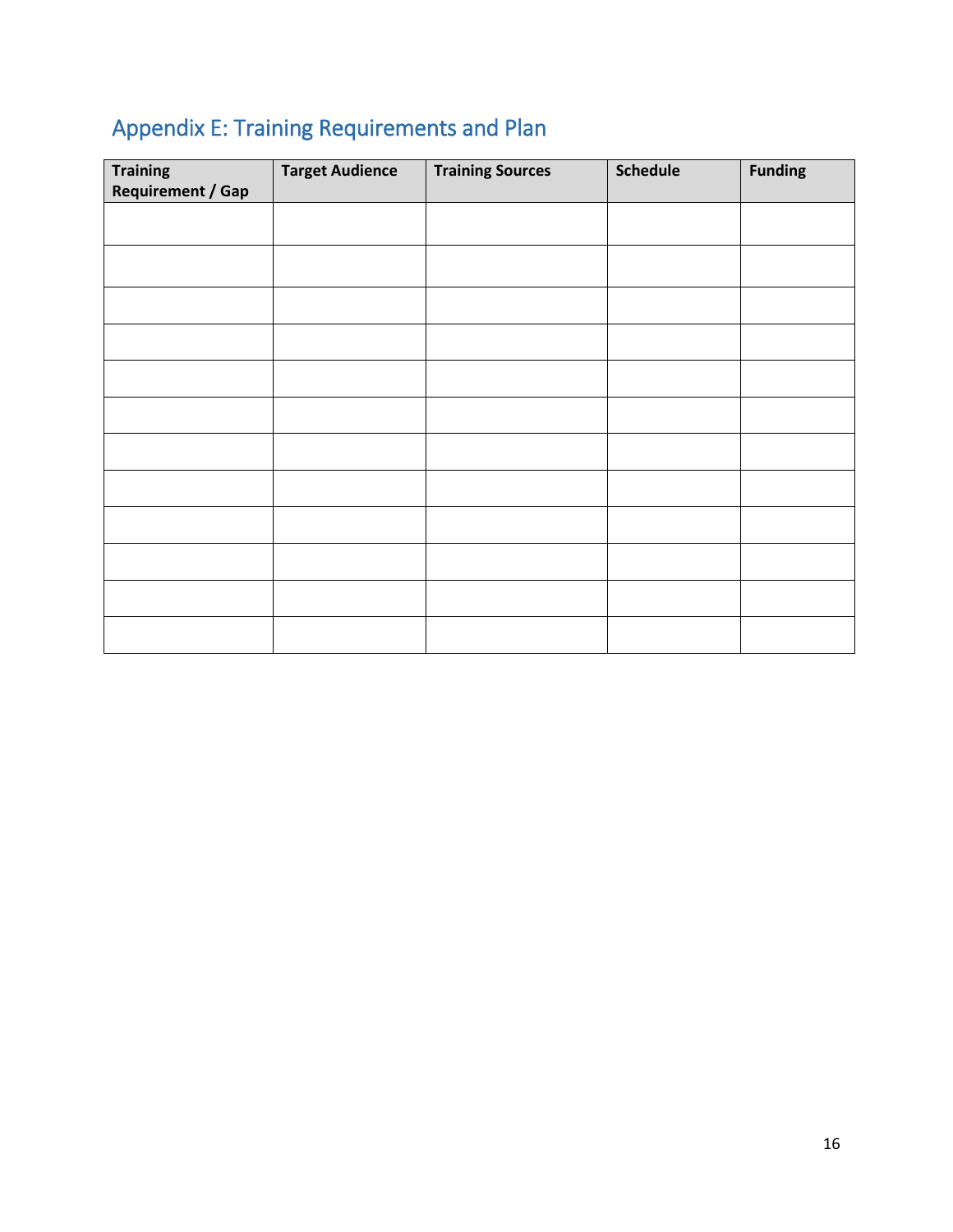# <span id="page-17-0"></span>Appendix F: Needs Assessment

| <b>Need Identify</b> | By Whom | <b>Resources and Assets</b> | Lead | Timing / |
|----------------------|---------|-----------------------------|------|----------|
|                      |         |                             |      | Approach |
|                      |         |                             |      |          |
|                      |         |                             |      |          |
|                      |         |                             |      |          |
|                      |         |                             |      |          |
|                      |         |                             |      |          |
|                      |         |                             |      |          |
|                      |         |                             |      |          |
|                      |         |                             |      |          |
|                      |         |                             |      |          |
|                      |         |                             |      |          |
|                      |         |                             |      |          |
|                      |         |                             |      |          |
|                      |         |                             |      |          |
|                      |         |                             |      |          |
|                      |         |                             |      |          |
|                      |         |                             |      |          |
|                      |         |                             |      |          |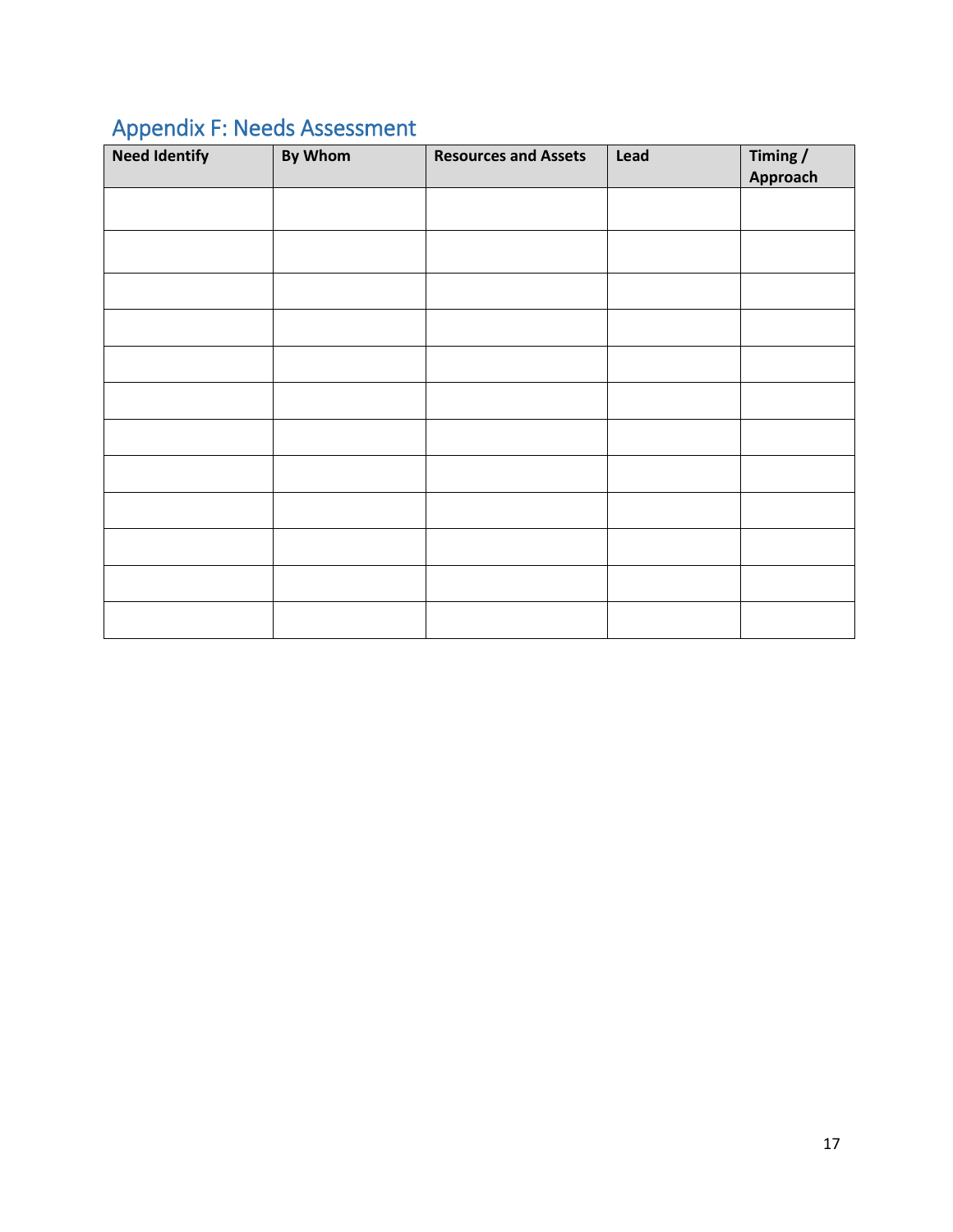# <span id="page-18-0"></span>Appendix G: Support Activity Plan and Log

| <b>Network Activity</b> | <b>Date</b> | <b>Description</b> | Lead/<br><b>Contributors</b> | <b>Notes</b> |
|-------------------------|-------------|--------------------|------------------------------|--------------|
|                         |             |                    |                              |              |
|                         |             |                    |                              |              |
|                         |             |                    |                              |              |
|                         |             |                    |                              |              |
|                         |             |                    |                              |              |
|                         |             |                    |                              |              |
|                         |             |                    |                              |              |
|                         |             |                    |                              |              |
|                         |             |                    |                              |              |
|                         |             |                    |                              |              |
|                         |             |                    |                              |              |
|                         |             |                    |                              |              |